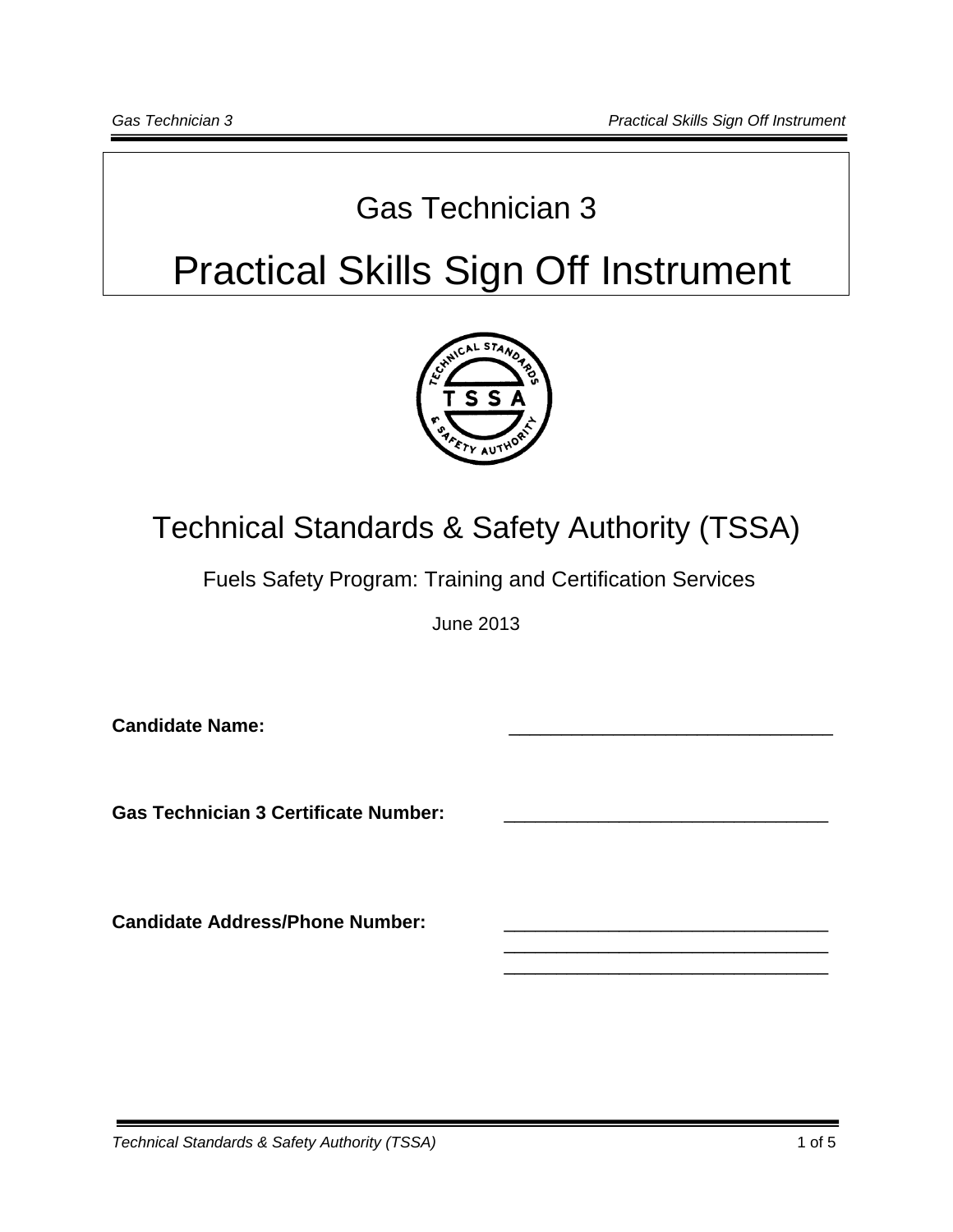| <b>Supervising Certificate Holder:</b>                |  |  |
|-------------------------------------------------------|--|--|
| Name:                                                 |  |  |
| <b>Address:</b>                                       |  |  |
| <b>TSSA Certificate Number</b><br>and Classification: |  |  |
| Date of Evaluation (s):                               |  |  |

*Important Note:*

*The supervising gas technician for a G3 certificate holder must hold one of the following classifications:*

> *Gas Technician1 Gas Technician2 Domestic Appliance Technician*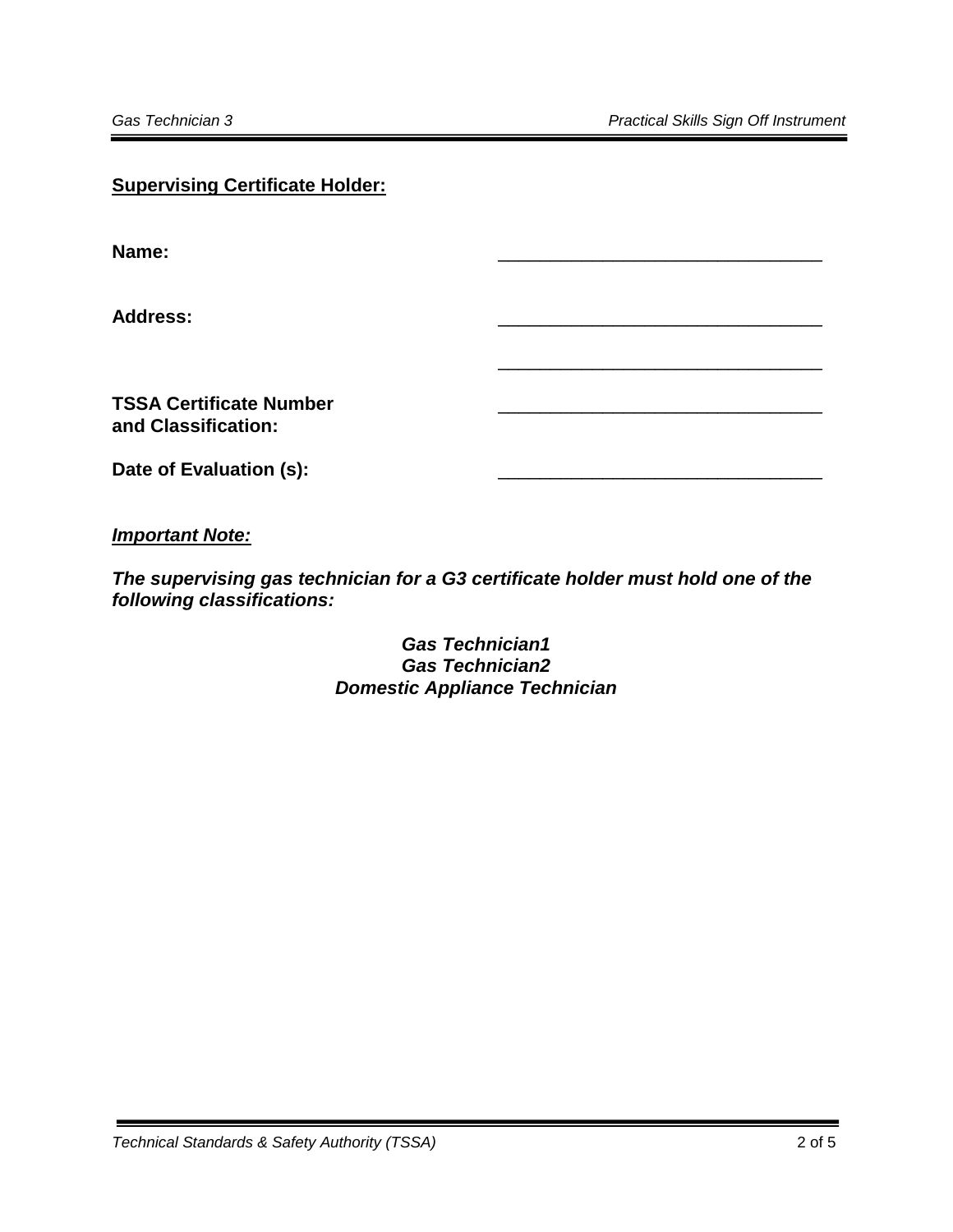### **Introduction/Instructions:**

The objective of the Gas Technician 3 Skills Sign Off Instrument is to provide a tool for employers and supervising gas technicians to document a Gas Technician 3 certificate holders' skill and aptitude towards working under general supervision.

The scope of the Gas Technician 3 certificate requires general supervision in order to conduct these activities in the field.

General supervision allows the G3 holder to conduct valuable work under the *general supervision* of a higher level certificate holder.

Fuel Industry Certification Regulation 215/01 is quoted as follows:

*22. (1) A person who is the holder of a G.3 certificate may, under the general supervision of a person who is the holder of a G.1, G.2 or DA certificate, carry out the following*  functions on a propane or natural gas appliance that falls within the scope of the *supervising certificate holder's certificate, but only if the person has demonstrated the essential skills required to perform such work and has had that experience documented and signed-off by the supervising certificate holder in a form as set out and published by the director:* 

- **1.** *Install, test, activate or purge gas piping or tubing that is less than two and onehalf inches in diameter or a component in a piping or tubing system to an appliance downstream of a natural gas meter or propane service valve up to an appliance control valve including the completion of the pressure test tag.*
- **2.** *Reactivate a previously installed or converted appliance.*
- **3.** *Clean and lubricate an appliance.*
- **4.** *Clean, remove or replace a vent connector, venting or a draft control device.*
- *(2) A person referred to in subsection (1) shall not perform the initial activation of a new appliance or a newly converted appliance.*

*(4) A person who is the holder of a G.3 certificate may, under the direct supervision of a person who is the holder of a G.1, G.2 or DA certificate, carry out any of the functions that fall within the scope of the supervising certificate holder's certificate.*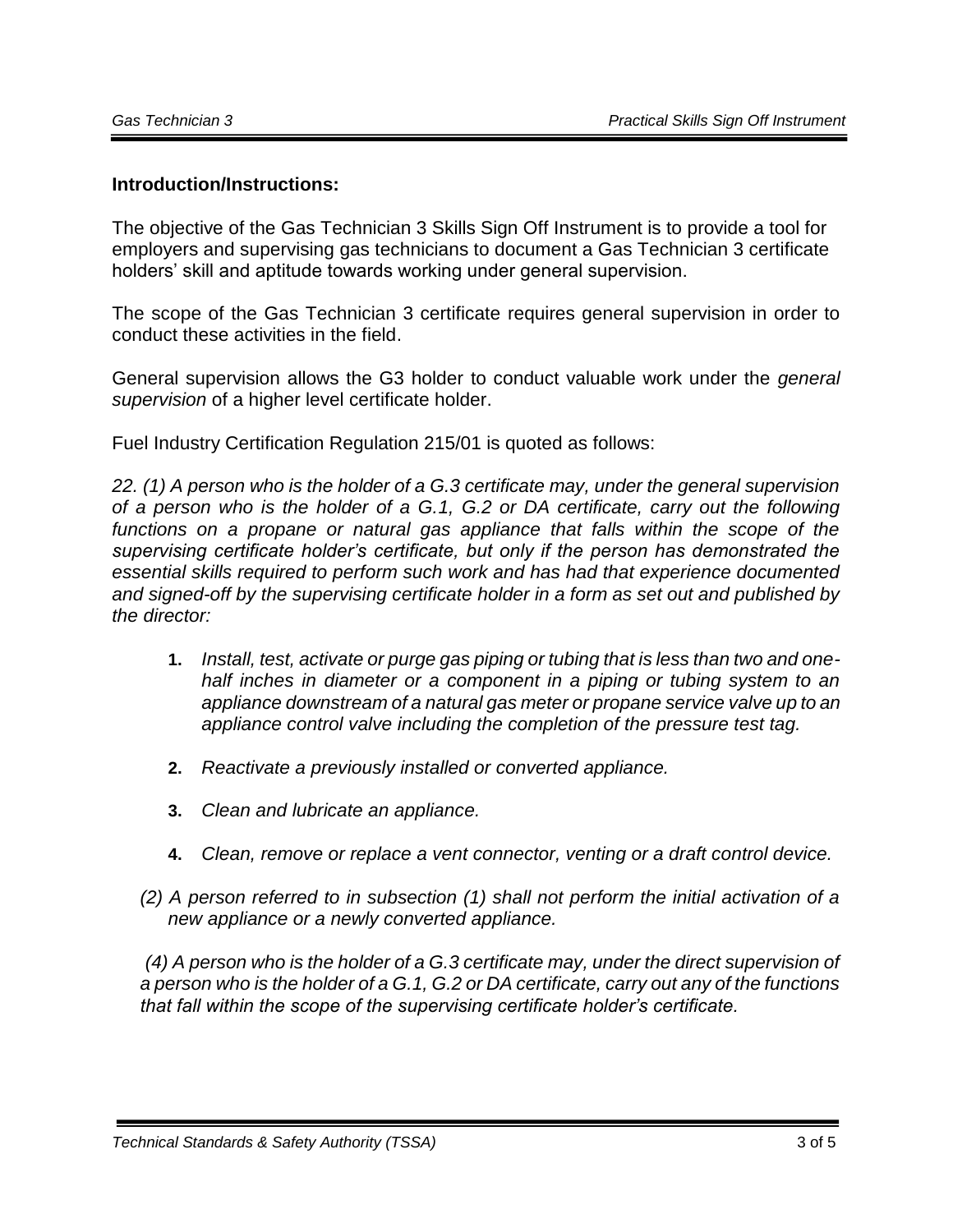A G.3 can only conduct work under supervision. The type of supervision (*direct* or *general*) and the type of *supervising certificate holder* depends on the type of work as identified in the above clause.

The levels of *Supervision* are defined within the regulation as:

"direct supervision" means the supervision by a supervising certificate holder who is on site in close proximity to a trainee and is available to assist and supervise the trainee;

"general supervision" means the supervision by a supervising certificate holder who may or may not be on site but who is readily available to assist a trainee;

"supervising certificate holder" means a person who holds a certificate under this Regulation and provides supervision to a trainee.

Interpretation of the scope of G.3 certification requires a clear understanding and application of the definitions of *supervision*.

A key component of any interpretation of the increased scope of G.3 certification is *due diligence*. It is critical that G.3 certificate holders as well as all G.1, G.2 and DA certificate holders and employers of a G.3 consider the duties and responsibilities resulting from these changes.

#### Record Keeping:

The G3 Practical Skills sign-off instrument must be kept by the G3 and the Supervising Certificate Holder(s) as proof/verification of completion of the requirements and authorization to work under general supervision. This document must be readily available to TSSA Inspectors if requested.